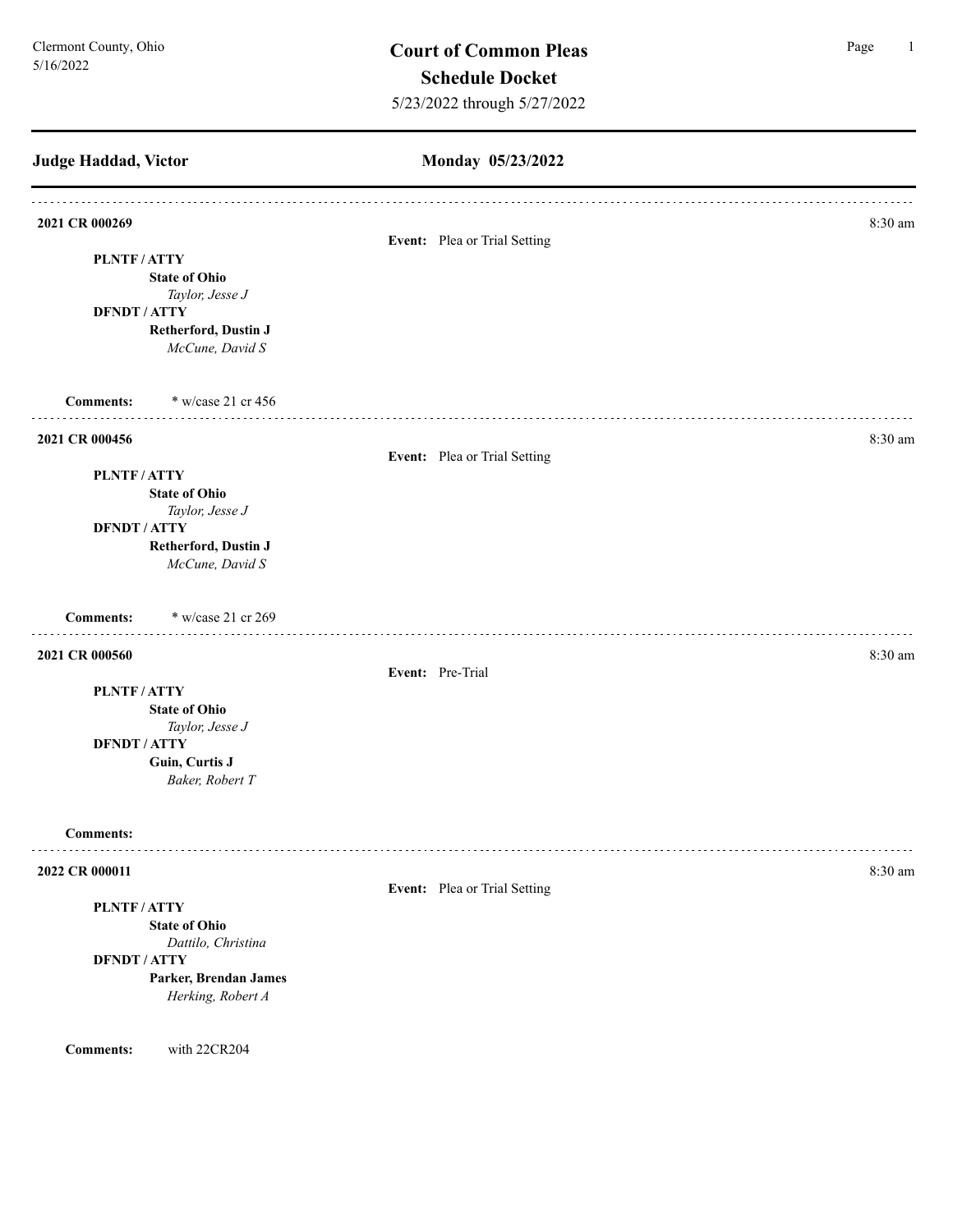## **Judge Haddad, Victor Monday 05/23/2022 2022 CR 000204** 8:30 am **Event:** Plea or Trial Setting **PLNTF / ATTY State of Ohio** *Dattilo, Christina*  **DFNDT / ATTY Parker, Brendan James Ross** *Herking, Robert A* **Comments:** with 22CR11 **2022 CVC 00002** 9:00 am **9:00 am Event:** Scheduling Conference **PLNTF / ATTY Nationwide Property and Casualty Ins Co** *Sabatino JR, Alessandro*  **DFNDT / ATTY Chris Record Construction Inc** *Rudell II, Barry A* **Gesell, Dwain**  *Rolfes, Jerome F Rost, James N* **John Doe Contractors Comments: 2021 CVH 00911** 9:20 am **Event:** Scheduling Conference **PLNTF / ATTY US Bank National Association** *Duplay, Crystal M* **DFNDT / ATTY Perry, Michael Comments: 2021 CR 000879** 9:30 am **9:30 am Event:** Plea on ILC **PLNTF / ATTY State of Ohio** *Taylor, Jesse J* **DFNDT / ATTY Simpson, Matthew Ray** *Baker, Robert T*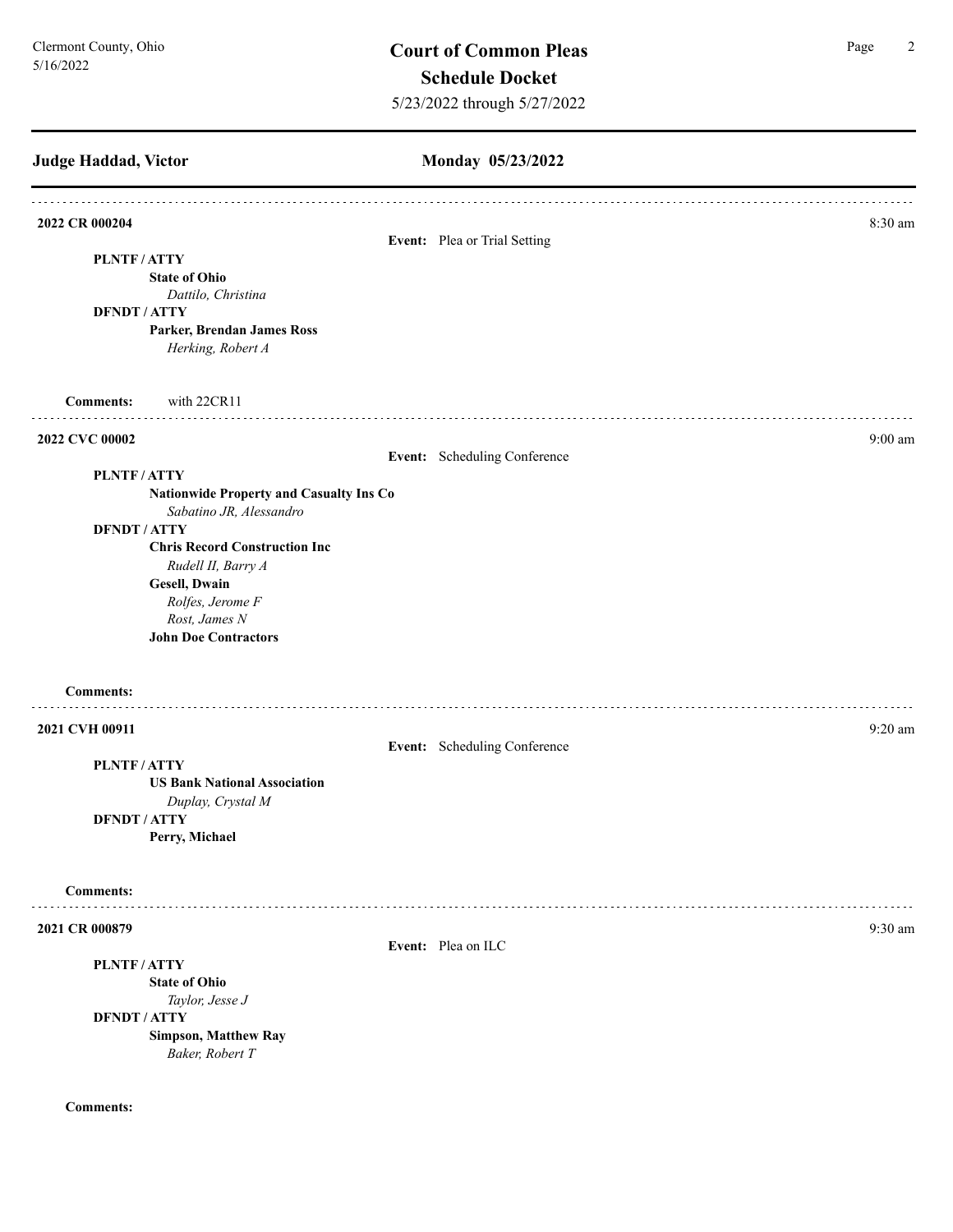# **Monday 05/23/2022 Judge Haddad, Victor 2022 CR 000078** 9:30 am **Event:** Plea or Trial Setting **PLNTF / ATTY State of Ohio** *Taylor, Jesse J* **DFNDT / ATTY England, Jeffrey A** *Baker, Robert T* **Comments: 2022 CR 000123** 9:30 am **9:30 am Event:** Plea or Trial Setting **PLNTF / ATTY State of Ohio** *Taylor, Jesse J* **DFNDT / ATTY Pendergrass, Kevin W** *McCune, David S* **Comments:** \* w/case 22 cr 369 **2022 CR 000238** 9:30 am **9:30 am Event:** Plea or Trial Setting **PLNTF / ATTY State of Ohio** *Taylor, Jesse J* **DFNDT / ATTY Lyons, Jennifer S** *Herking, Robert A* **Comments:** . . . . . . . . . **2022 CR 000369** 9:30 am **9:30 am Event:** Plea or Trial Setting **PLNTF / ATTY State of Ohio** *Taylor, Jesse J* **DFNDT / ATTY Pendergrass, Kevin**  *McCune, David S* **Comments:** \* w/case 22 cr 123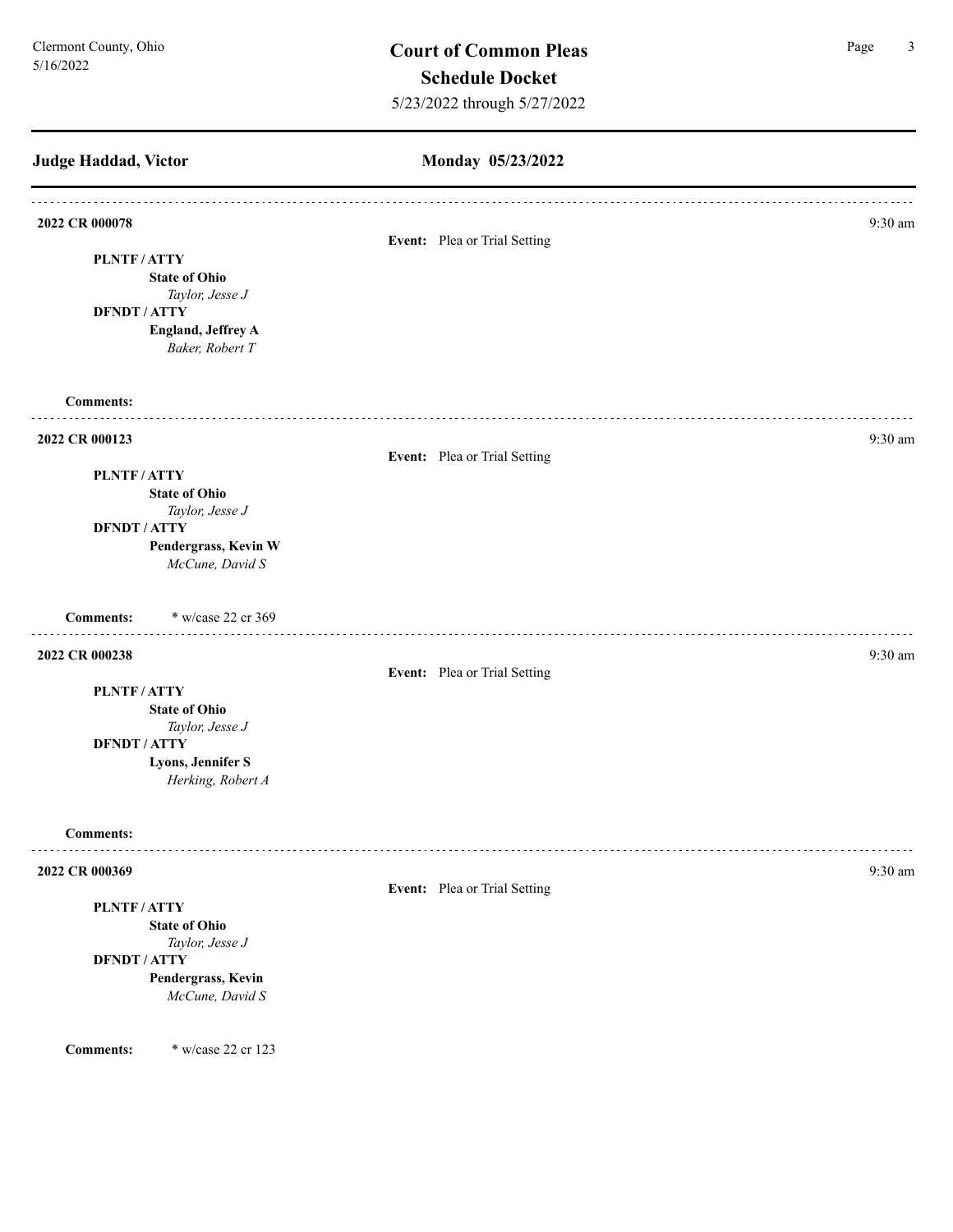# **Judge Haddad, Victor**

# **Monday 05/23/2022**

| 2020 CVH 00812                          |                              | $9:40$ am  |
|-----------------------------------------|------------------------------|------------|
|                                         | Event: Scheduling Conference |            |
| PLNTF/ATTY                              |                              |            |
| <b>Total Quality Logistics LLC</b>      |                              |            |
| Jones, Scott K                          |                              |            |
| Kulka, Kellie A                         |                              |            |
| <b>DFNDT / ATTY</b>                     |                              |            |
| Martin, Stephen C<br>Parks, Scott       |                              |            |
|                                         |                              |            |
| <b>Comments:</b>                        |                              |            |
| 2020 CVH 00944                          |                              | $10:00$ am |
|                                         | Event: Scheduling Conference |            |
| <b>PLNTF/ATTY</b>                       |                              |            |
| <b>Total Quality Logistics LLC</b>      |                              |            |
| Wiles, Matthew J                        |                              |            |
| <b>DFNDT / ATTY</b>                     |                              |            |
| Archerhub                               |                              |            |
| Lowe, Aaron D                           |                              |            |
| Hutto, Nashly                           |                              |            |
| Lowe, Aaron D                           |                              |            |
| <b>Comments:</b>                        |                              |            |
| 2019 CR 000633                          |                              | $1:15$ pm  |
|                                         | Event: Sentencing on ILC     |            |
| PLNTF/ATTY                              |                              |            |
| <b>State of Ohio</b>                    |                              |            |
| Taylor, Jesse J                         |                              |            |
| <b>DFNDT/ATTY</b>                       |                              |            |
| Sheppard, Shawn M                       |                              |            |
| Kelly, Robert G                         |                              |            |
| * w/case 21 cr 1002<br><b>Comments:</b> |                              |            |
| 2021 CR 001002                          |                              | $1:15$ pm  |
|                                         | Event: Motion to Suppress    |            |
| PLNTF/ATTY                              |                              |            |
| <b>State of Ohio</b>                    |                              |            |
| Taylor, Jesse J                         |                              |            |
| <b>DFNDT / ATTY</b>                     |                              |            |
| Sheppard, Shawn M                       |                              |            |
| Kelly, Robert G                         |                              |            |
|                                         |                              |            |
| * w/case 19 cr 633<br><b>Comments:</b>  |                              |            |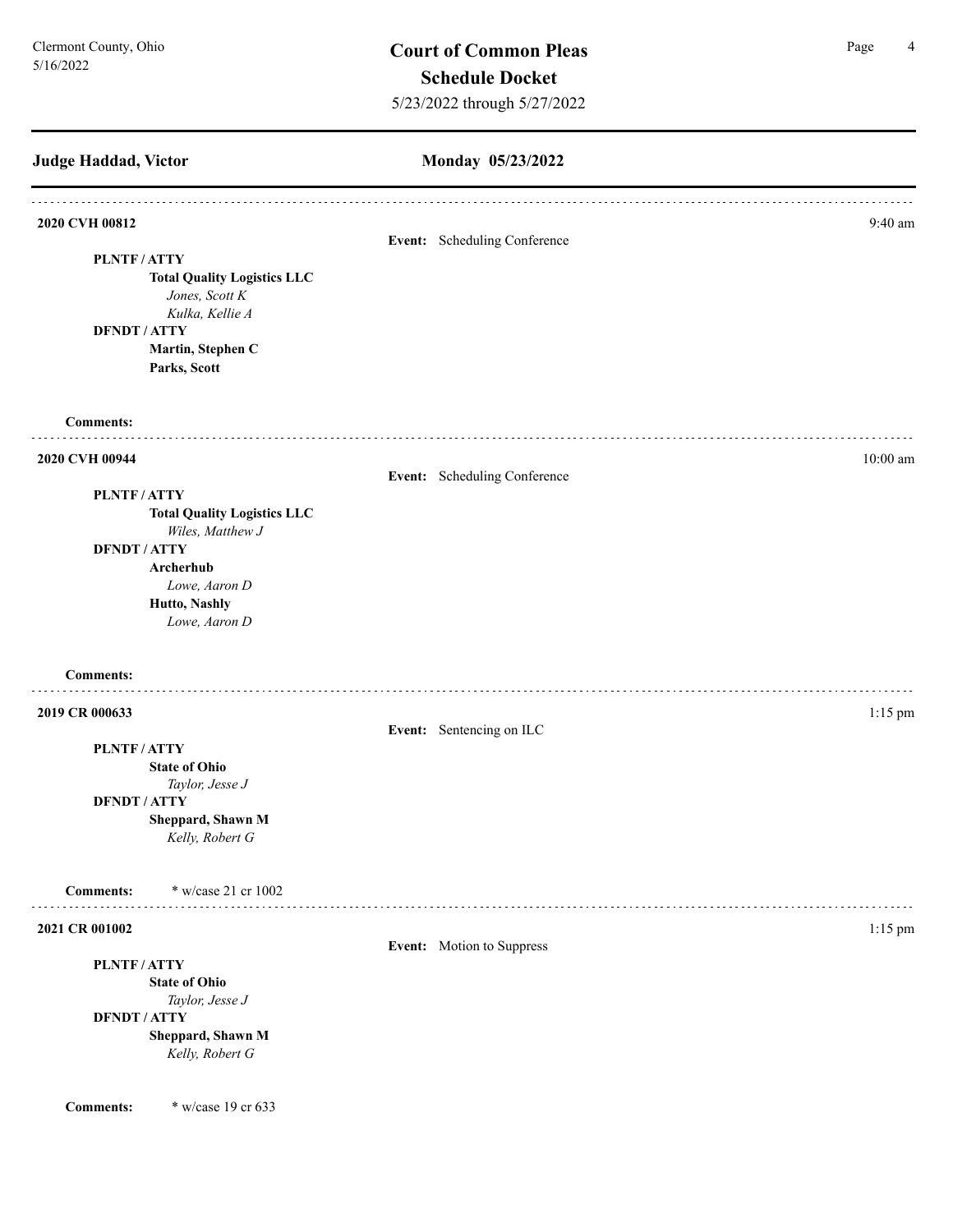# **Judge Haddad, Victor Tuesday 05/24/2022 2021 CR 001152** 8:30 am **Event:** Plea or Trial Setting **PLNTF / ATTY State of Ohio** *Taylor, Jesse J* **DFNDT / ATTY Rhoten, John Edward** *Healey JR, Rob F* **Comments: 2022 CR 000331** 8:30 am **Event:** Plea or Trial Setting **PLNTF / ATTY State of Ohio** *Taylor, Jesse J* **DFNDT / ATTY Perry, Casey Matthew** *Montgomery, George*  **Comments: 2022 CR 000390** 8:30 am **8.30 am Event:** Pre-Trial **PLNTF / ATTY State of Ohio** *Taylor, Jesse J* **DFNDT / ATTY Nelson, Alexander Chase** *Groene, Bradley J* **Comments:** . . . . . . . . . **2022 CR 000398** 8:30 am **Event:** Pre-Trial **PLNTF / ATTY State of Ohio** *Taylor, Jesse J* **DFNDT / ATTY Jones, Randel Lee** *Baker, Robert T*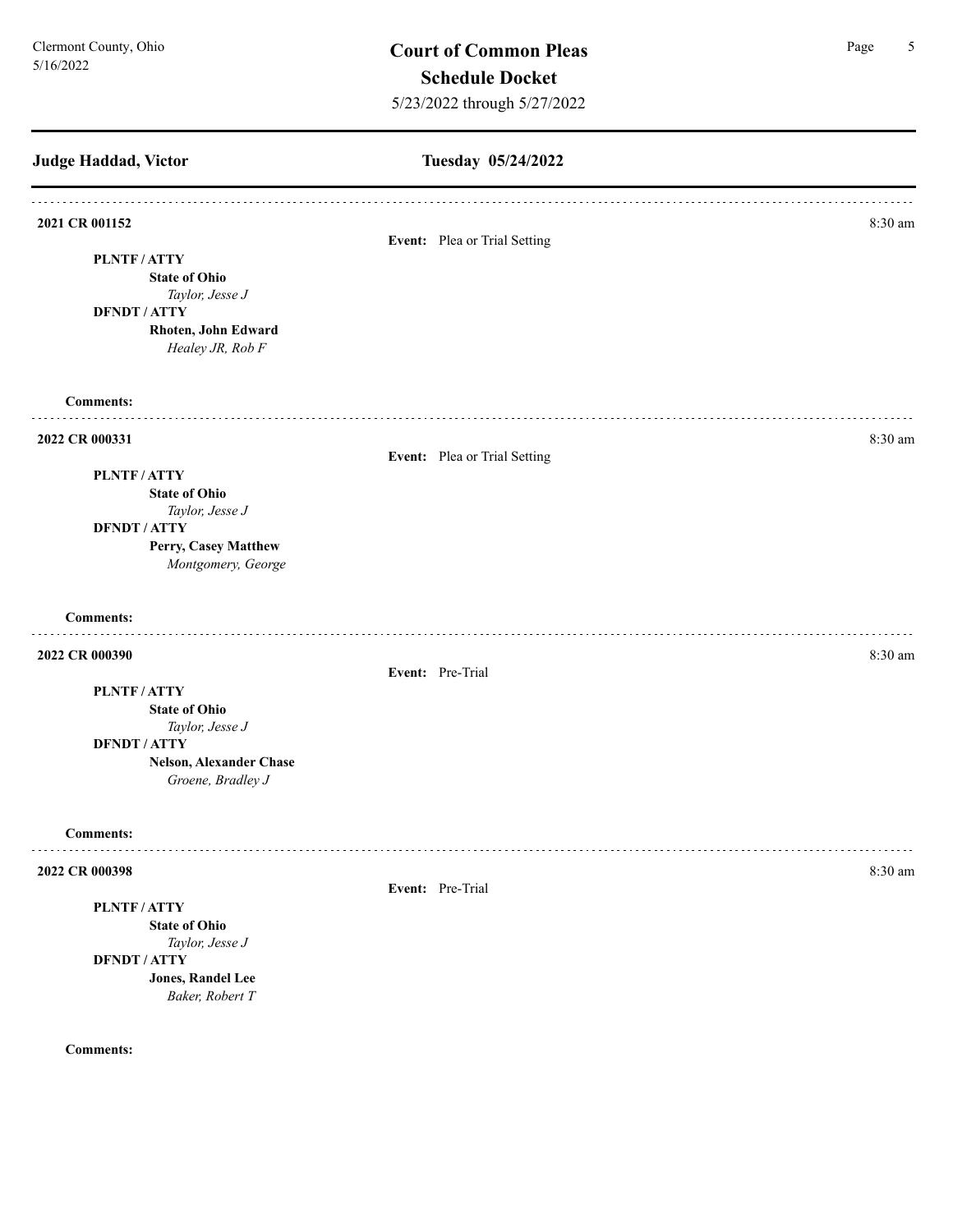## **Judge Haddad, Victor Tuesday 05/24/2022 2019 CR 001243** 9:30 am **Event:** Plea or Trial Setting **PLNTF / ATTY State of Ohio** *Barbato, Robert D.* **DFNDT / ATTY Berry, Danielle M** *Montgomery, George*  **Comments:** . . . . . . . . . . . . **2021 CR 000724** 9:30 am **9:30 am Event:** Sentencing **PLNTF / ATTY State of Ohio** *Taylor, Jesse J* **DFNDT / ATTY Wellendorf, Christopher**  *Stapp, Patrick*  **Comments: 2022 CR 000186** 9:30 am **Event:** Plea or Trial Setting **PLNTF / ATTY State of Ohio** *Taylor, Jesse J* **DFNDT / ATTY Carter, Alexander M** *Montgomery, George*  **Comments:** . . . . . . . . . **2022 CR 000286** 9:30 am **Event:** Plea or Trial Setting **PLNTF / ATTY State of Ohio** *Taylor, Jesse J* **DFNDT / ATTY Holtzclaw II, Edward W** *Ballard, Amelia*  **Comments:**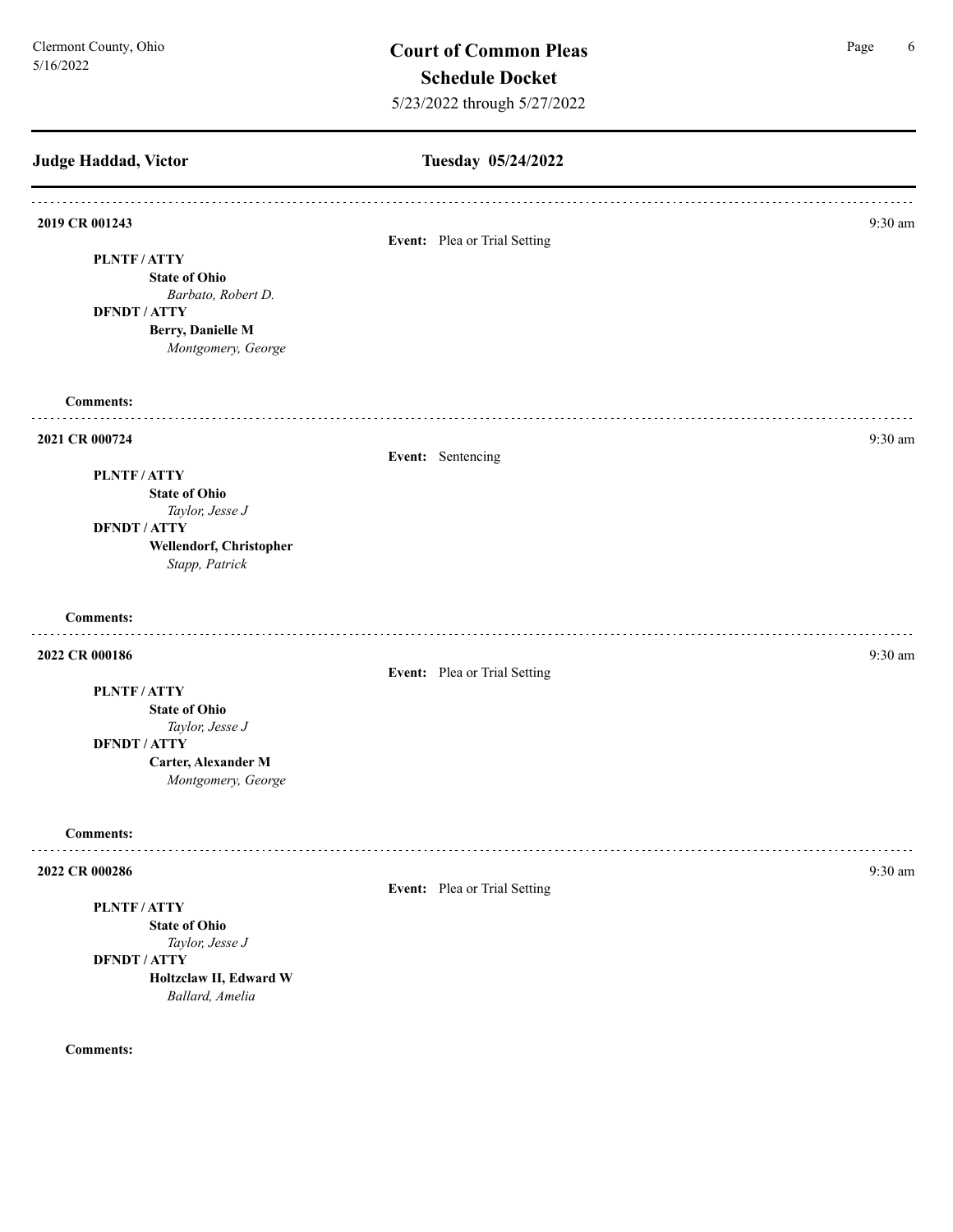## **Judge Haddad, Victor**

## **Tuesday 05/24/2022**

**2018 CR 000841 10:00 am 10:00 10:00 10:00 10:00 10:00 10:00 10:00 10:00 10:00 10:00 11:000 11:000 11:000 11:000 11:000 11:000 11:000 11:000 11:000 11:000 11:000 11:000 11:00** 

**PLNTF / ATTY**

**State of Ohio** *Taylor, Jesse J*

#### **DFNDT / ATTY**

**Parsons III, Richard Haven** *Stapp, Patrick* 

**Comments:** \* Video Conference

**Event:** Sentencing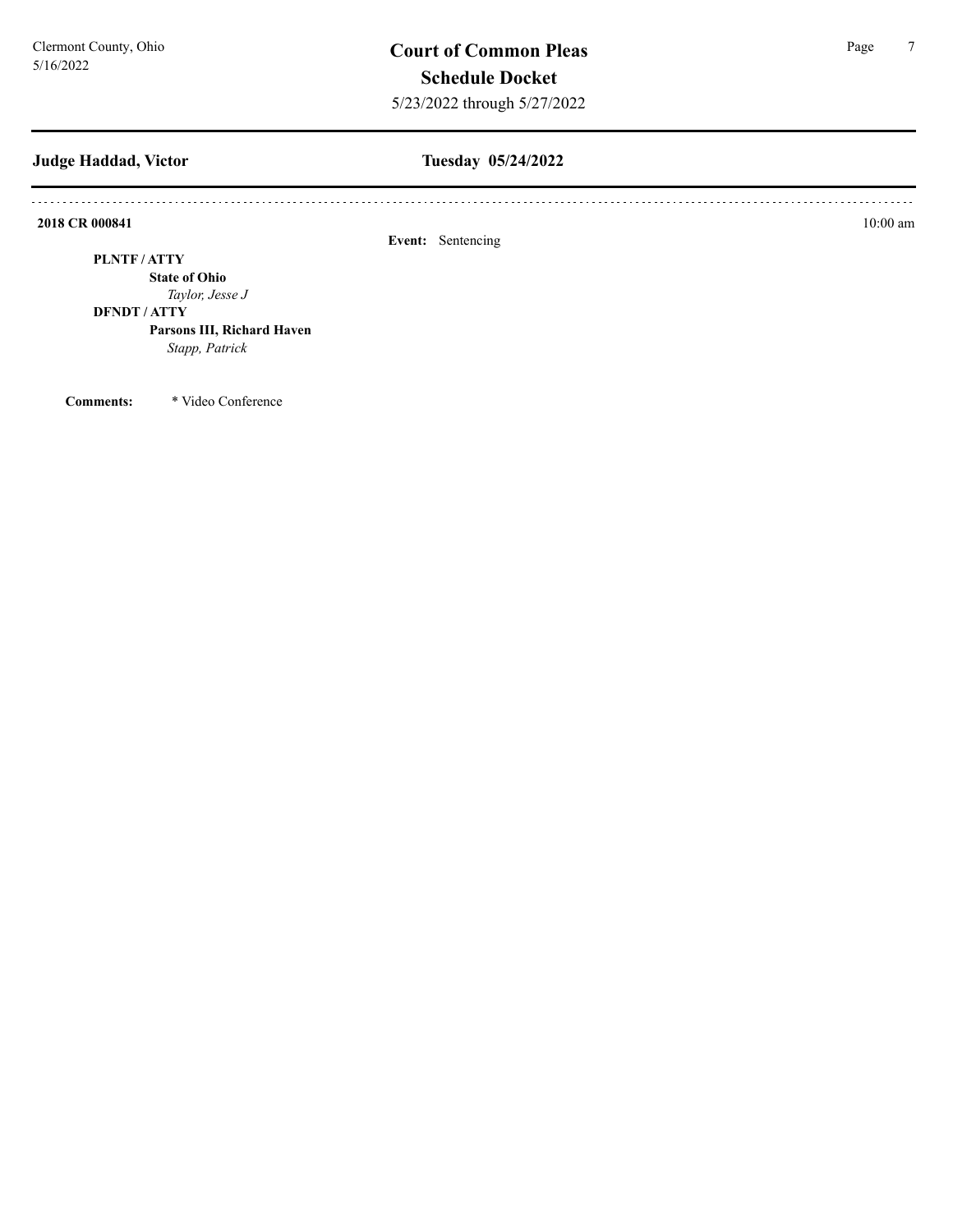**Judge Haddad, Victor Wednesday 05/25/2022 2018 CR 000201** 8:30 am **8:30** am **8:30** am **8:30** am **8:30** am **8:30** am **8:30** am **8:30** am **8:30** am **8:30** am **8:30** am **8:30** am **8:30** am **8:30** am **8:30** am **8:30** am **8:30** am **8:30** am **8:30** am **8:30** am **8:30 Event:** Sentencing **PLNTF / ATTY State of Ohio** *Taylor, Jesse J* **DFNDT / ATTY Day, Andrew James Paul** *DeBra, Ryan L* **Comments:** \* w/case 20 cr 451 **2020 CR 000451** 8:30 am **Event:** Plea on ILC **PLNTF / ATTY State of Ohio** *Barbato, Robert D.* **DFNDT / ATTY Day, Andrew James Paul** *DeBra, Ryan L* **Comments:** \* w/case 18 cr 201 **2022 CVH 00040** 9:00 am **9:00 am Event:** Scheduling Conference **PLNTF / ATTY Schnell, Michael**  *Fagel, Barry F* **Pelfrey, Lisa**  *Fagel, Barry F* **DFNDT / ATTY Kelly, Christopher Joseph** *Salyer, Susan M* **Comments: 2022 CVE 00048** 9:20 am **Event:** Scheduling Conference **PLNTF / ATTY Zurmehly, Jeannie M** *Fountain, Jason A* **DFNDT / ATTY Rub, Barbara J Rub, Edward A Gehrts, Robert State of Ohio** *Randall, Nicole*  **State of Ohio** *Randall, Nicole*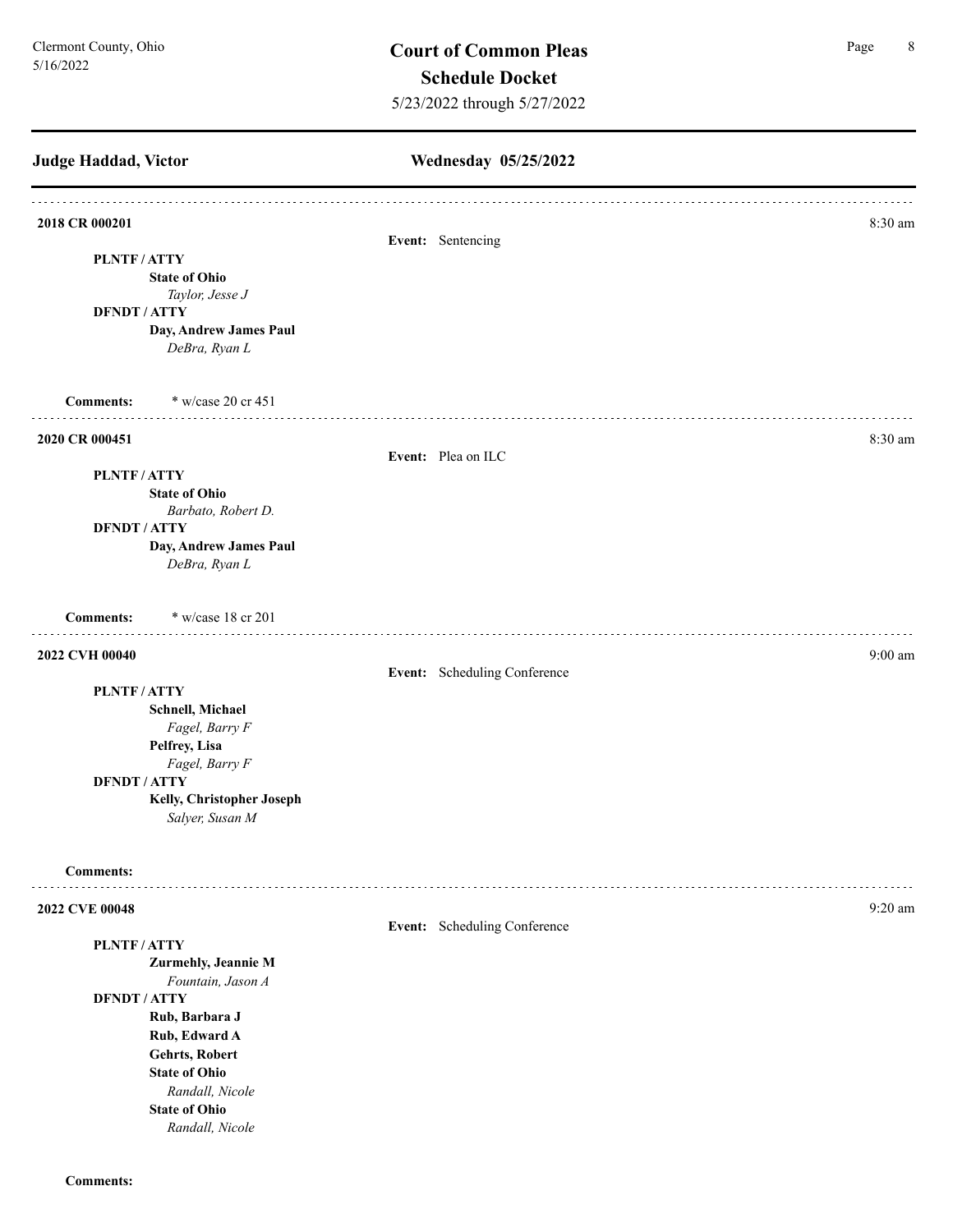**Judge Haddad, Victor Wednesday 05/25/2022 2021 CR 000861** 9:30 am **Event:** Plea or Trial Setting **PLNTF / ATTY State of Ohio** *Taylor, Jesse J* **DFNDT / ATTY Wolfe, Eli Zebulan** *Goldberg, Brian T* **Comments:** . . . . . . . . . . . . **2021 CVE 00805** 9:40 am **Event:** Scheduling Conference **PLNTF / ATTY Greene, Betty J** *Stoffel, Todd S* **DFNDT / ATTY Lammers, Bruce**  *Swartz, Donald K* **Lammers, Tracie**  *Swartz, Donald K* **Clermont County Treasurer** *Fountain, Jason A* **Comments:**

**2016 MISC 00004** 10:00 am **10:00 am Event:** ARRAIGNMENTS

**MISC\_CRJ / ATTY**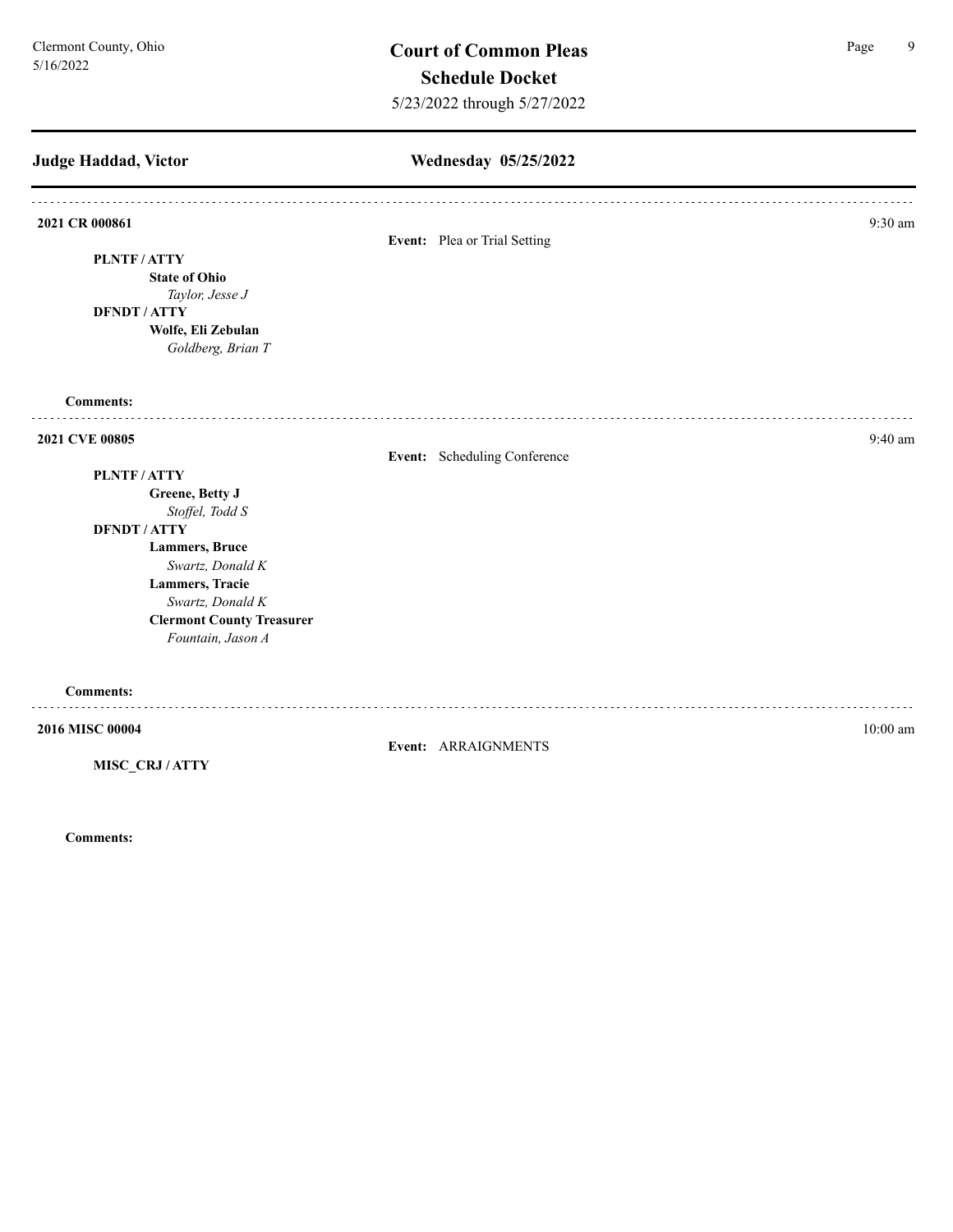## **Thursday 05/26/2022 Judge Haddad, Victor 2020 CR 000897** 8:30 am **Event:** Motion for Judicial Release (2nd Hearing) **PLNTF / ATTY State of Ohio** *Taylor, Jesse J Horton, Nicholas*  **DFNDT / ATTY Needham, Sarah E** *Benintendi, Robert F McBride, Katie*  **Comments: 2021 CR 000259** 8:30 am **Event:** Plea or Trial Setting **PLNTF / ATTY State of Ohio** *Taylor, Jesse J* **DFNDT / ATTY Bolin, Jeremy S** *Helbling, John J* **Comments:** \* w/cases 21 cr 834 - 21 cr 856 - 22 cr 225 **2021 CR 000391** 8:30 am **Event:** Sentencing on Community Control Violation **PLNTF / ATTY State of Ohio** *Taylor, Jesse J* **DFNDT / ATTY Martin, Eric E** *Lewis, Elizabeth*  **Comments:** . . . . . . . . . . . . . **2021 CR 000834** 8:30 am **8:30 am Event:** Plea or Trial Setting **PLNTF / ATTY State of Ohio** *Taylor, Jesse J* **DFNDT / ATTY Bolin, Jeremy S** *Helbling, John J*

**Comments:** \* w/cases 21 cr 259 - 21 cr 856 - 22 cr 225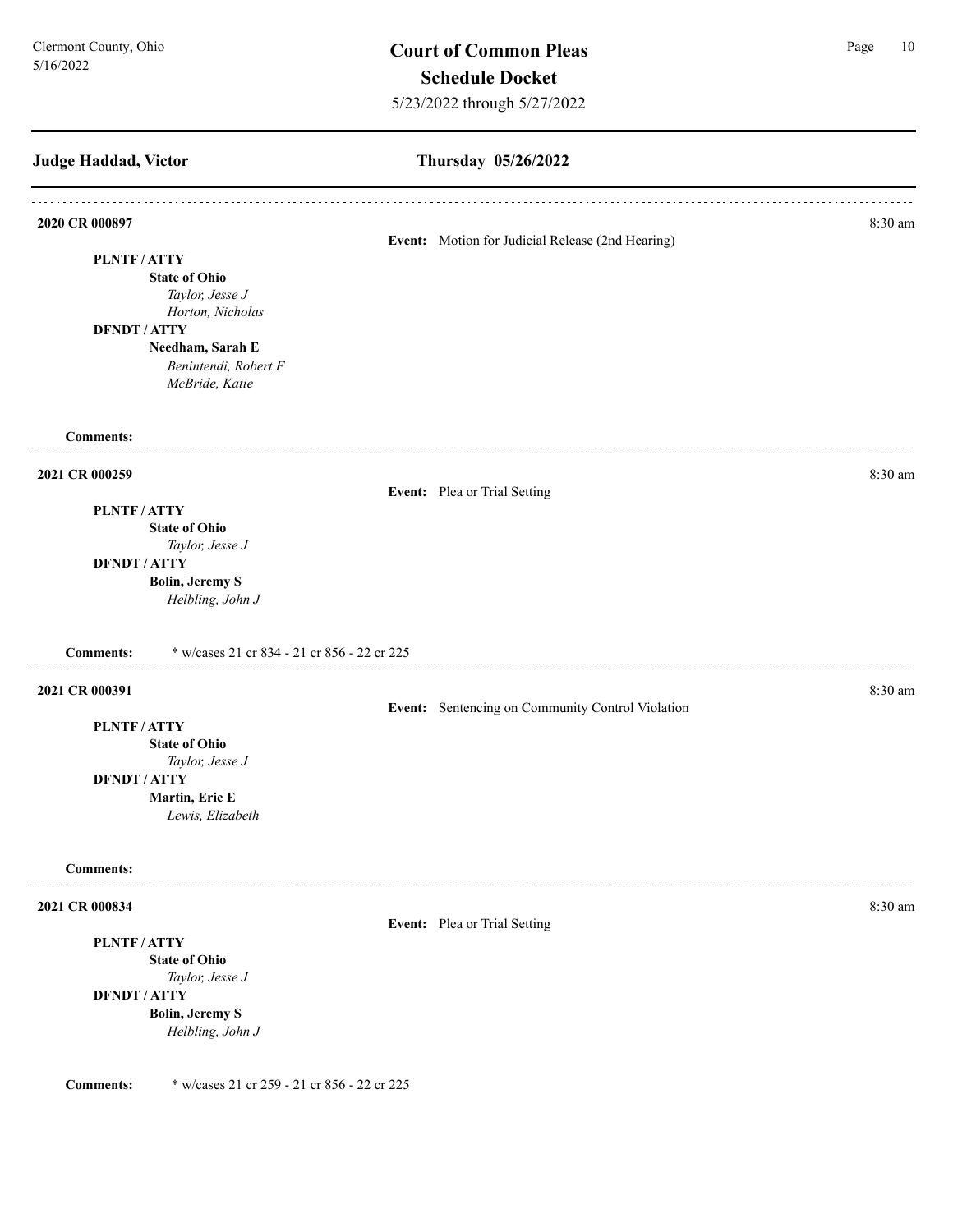**Judge Haddad, Victor Thursday 05/26/2022 2021 CR 000856** 8:30 am **Event:** Plea or Trial Setting **PLNTF / ATTY State of Ohio** *Taylor, Jesse J* **DFNDT / ATTY Bolin, Jeremy S** *Helbling, John J* **Comments:** \* w/cases 21 cr 259 - 21 cr 834 - 21 cr 225 **2021 CR 000931** 8:30 am **Event:** Sentencing **PLNTF / ATTY State of Ohio** *Taylor, Jesse J* **DFNDT / ATTY Current, Elisha Marie** *Baker, Robert T* **Comments: 2021 CR 000935** 8:30 am **8.30 am Event:** Sentencing **PLNTF / ATTY State of Ohio** *Taylor, Jesse J* **DFNDT / ATTY Iles, Darren James** *Lewis, Elizabeth*  **Comments:** . . . . . . . . . **2022 CR 000225** 8:30 am **Event:** Plea or Trial Setting **PLNTF / ATTY State of Ohio** *Taylor, Jesse J* **DFNDT / ATTY Bolin, Jeremy S** *Helbling, John J*

**Comments:** \* w/cases 21 cr 259 - 21 cr 834 - 21 cr 856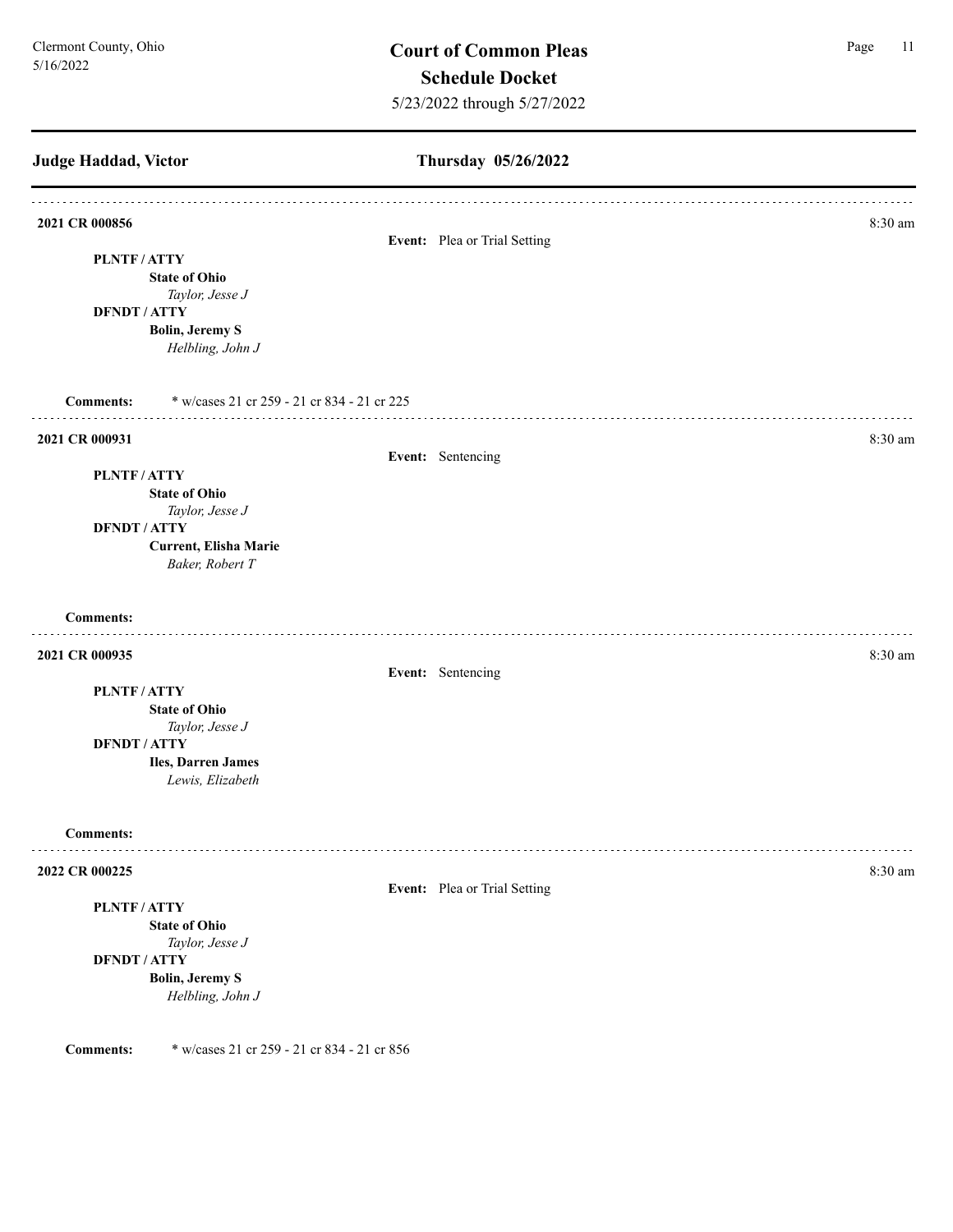## **Judge Haddad, Victor Thursday 05/26/2022 2016 CR 000720** 9:30 am **Event:** Community Control Violation **PLNTF / ATTY State of Ohio** *Taylor, Jesse J* **DFNDT / ATTY Bane, David Aaron** *Lewis, Elizabeth*  **Comments: 2019 CR 000126** 9:30 am **9:30 am Event:** Motion to Terminate Diversion **PLNTF / ATTY State of Ohio** *Taylor, Jesse J* **DFNDT / ATTY Clark, James Edward** *Lewis, Elizabeth*  **Comments: 2022 CR 000121** 9:30 am **9:30** am **9:30** am **9:30** am **9:30** am **9:30** am **9:30** am **9:30** am **Event:** Sentencing **PLNTF / ATTY State of Ohio** *Taylor, Jesse J* **DFNDT / ATTY Gosney, Joshua Tyler** *Parker JR, William Thomas* **Comments:** . . . . . . . . . **2022 CR 000158** 9:30 am **Event:** Plea or Trial Setting **PLNTF / ATTY State of Ohio** *Taylor, Jesse J* **DFNDT / ATTY Kent, Joshua Corey** *Mason, Ronald A*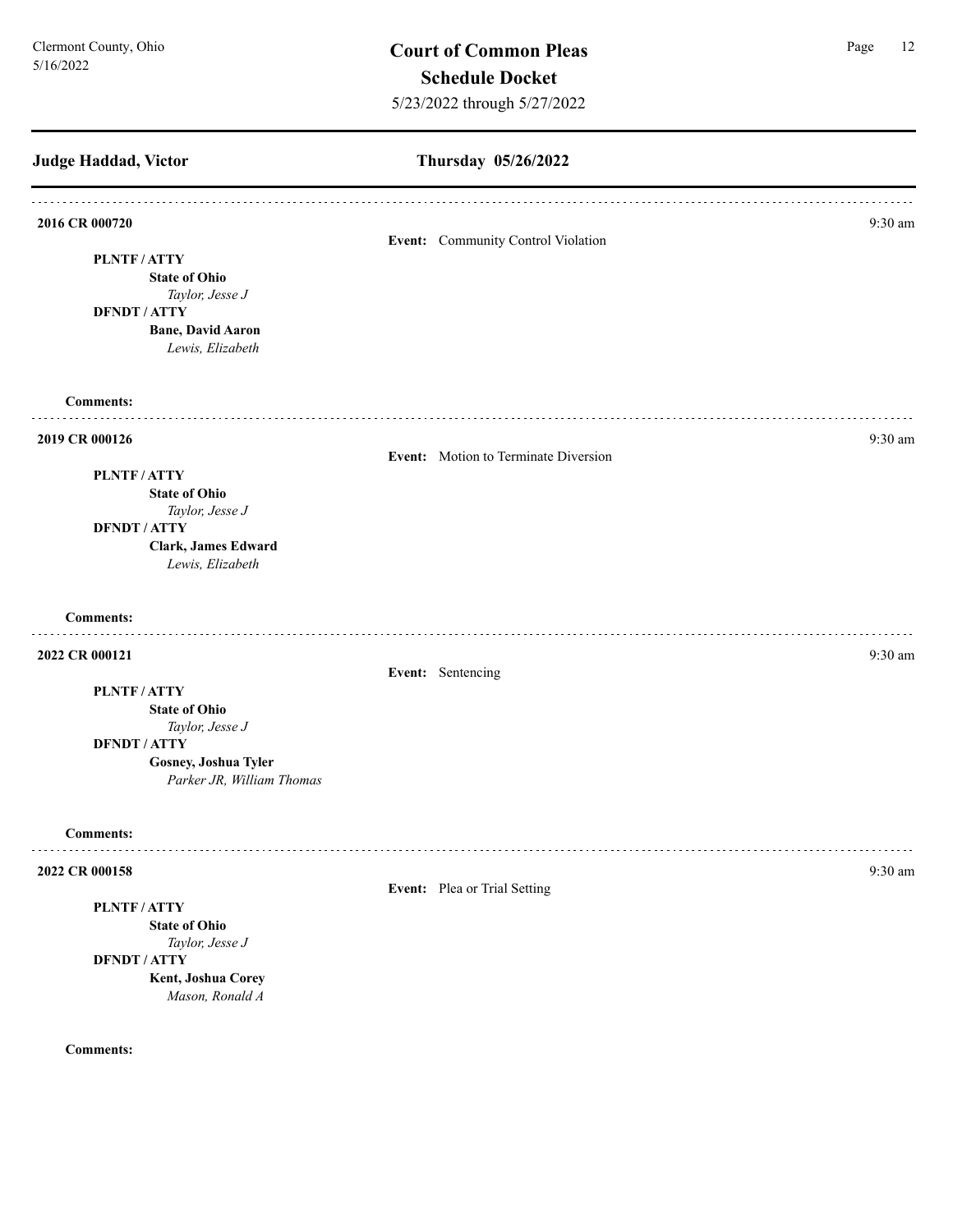## **Judge Haddad, Victor Thursday 05/26/2022 2022 CR 000321** 9:30 am **Event:** Plea or Trial Setting **PLNTF / ATTY State of Ohio** *Taylor, Jesse J* **DFNDT / ATTY Eberle, Heather Dawn** *Lewis, Elizabeth*  **Comments:** . . . . . . . . **2020 CR 000825** 10:00 am **Event:** Community Control Violation - Full Hearing **PLNTF / ATTY State of Ohio** *Taylor, Jesse J* **DFNDT / ATTY Hawks, Jesse J** *Parker JR, William Thomas* **Comments: 2021 CVH 00086** 1:15 pm **Event:** Oral Argument on Motion for Summary Judgment **PLNTF / ATTY Total Quality Logistics LLC** *McSherry, Jeffrey P* **DFNDT / ATTY Rock and Waterscape International Inc** *Barragate, Phillip C*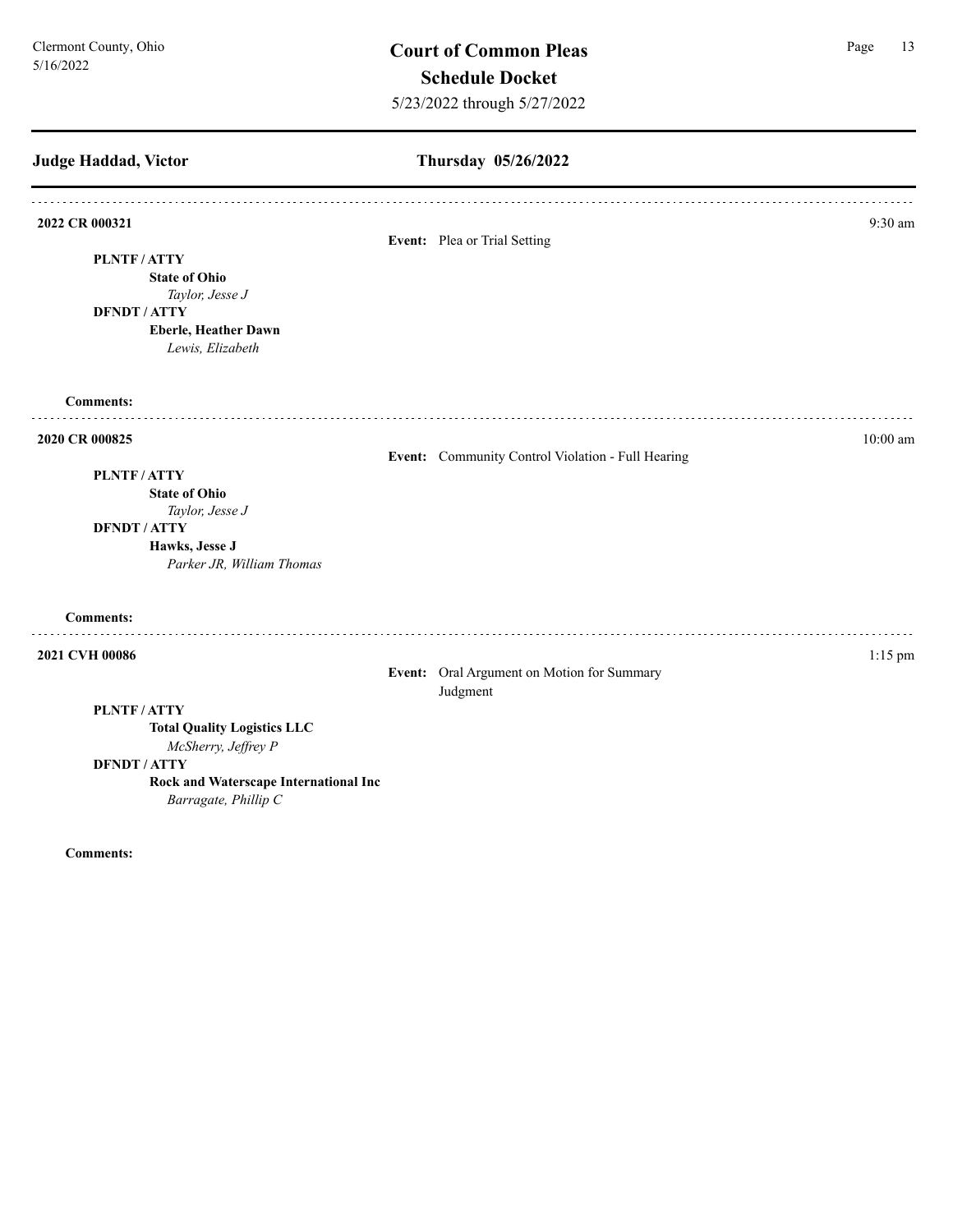## **Judge Haddad, Victor**

## **Friday 05/27/2022**

| 2022 CVE 00099      |                                                  |                                    | $8:00 \text{ am}$ |
|---------------------|--------------------------------------------------|------------------------------------|-------------------|
|                     |                                                  | Event: Case Review (NOT A HEARING) |                   |
| PLNTF/ATTY          |                                                  |                                    |                   |
|                     | Zurmehly, Jeannie M                              |                                    |                   |
|                     | Fountain, Jason A                                |                                    |                   |
| <b>DFNDT / ATTY</b> |                                                  |                                    |                   |
|                     | Vandergriff, Clarence                            |                                    |                   |
|                     | Vandergriff, Frances                             |                                    |                   |
|                     | Vandergriff, Timothy                             |                                    |                   |
|                     | <b>State of Ohio Department of Medicaid</b>      |                                    |                   |
|                     | Mathews, S Mark                                  |                                    |                   |
| <b>Comments:</b>    | check on service                                 |                                    |                   |
| 2022 CVE 00251      |                                                  |                                    | 8:00 am           |
|                     |                                                  | Event: Case Review (NOT A HEARING) |                   |
| PLNTF/ATTY          | <b>PHH Mortgage Corporation</b>                  |                                    |                   |
|                     | Clunk, Ethan J                                   |                                    |                   |
| <b>DFNDT / ATTY</b> |                                                  |                                    |                   |
|                     | Hackney, James                                   |                                    |                   |
|                     | <b>Unknown Heirs at Law Administrators</b>       |                                    |                   |
|                     | <b>Unknown Spouse if any</b>                     |                                    |                   |
|                     | <b>Treasurer of Clermont County</b>              |                                    |                   |
|                     | Fountain, Jason A                                |                                    |                   |
| <b>Comments:</b>    | check on service                                 |                                    |                   |
| 2022 CVH 00115      |                                                  |                                    | 8:00 am           |
|                     |                                                  | Event: Case Review (NOT A HEARING) |                   |
| PLNTF/ATTY          |                                                  |                                    |                   |
|                     | King, Kathleen                                   |                                    |                   |
|                     | Brown Jr, Albert T                               |                                    |                   |
| <b>DFNDT / ATTY</b> |                                                  |                                    |                   |
|                     | <b>Frisby Construction LLC</b>                   |                                    |                   |
|                     | Janszen, August T                                |                                    |                   |
| <b>Comments:</b>    | check on on 2 motions. do they need to w/d them? |                                    |                   |
| 2022 MISC 00013     |                                                  |                                    | 8:00 am           |
|                     |                                                  | Event: Case Review (NOT A HEARING) |                   |
|                     | MISC_CRJ/ATTY                                    |                                    |                   |
|                     | <b>Village of Bethel Ohio</b>                    |                                    |                   |
|                     | <b>Supinger, Emily</b>                           |                                    |                   |
|                     | Supinger, Emily                                  |                                    |                   |
| <b>Comments:</b>    | see case note                                    |                                    |                   |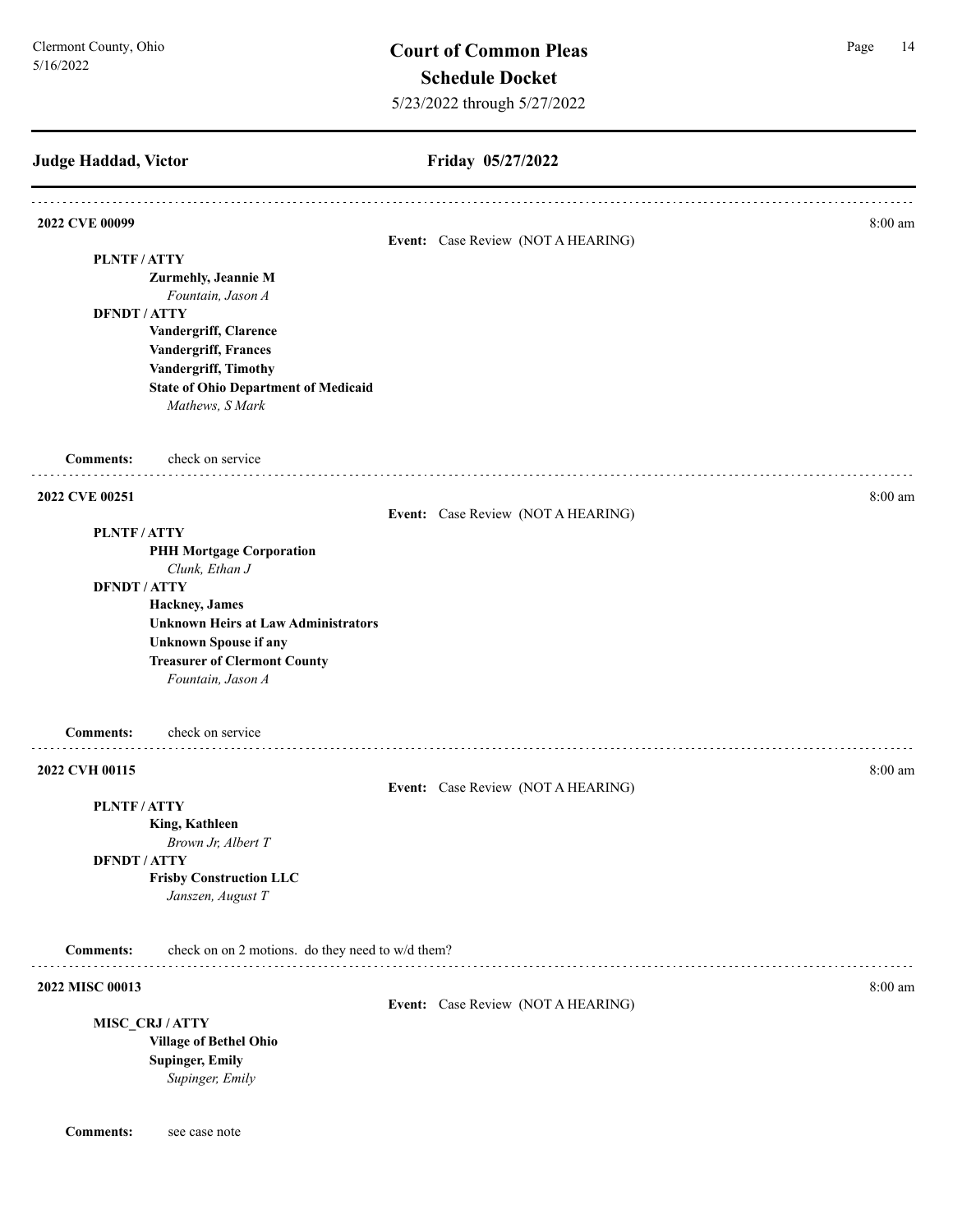## **Judge Haddad, Victor Friday 05/27/2022 2021 CVE 00987** 9:00 am **Event:** Scheduling Conference **PLNTF / ATTY Village Capital and Investment LLC** *Clunk, Ethan J* **DFNDT / ATTY Dickens, Kristina D** *Byers, Caitlyn N* **Unknown Spouse if any of Treasurer of Clermont County** *Fountain, Jason A* **Comments:** . . . . . . . . . . . . **2022 CVH 00049** 9:20 am **9:20 Event:** Scheduling Conference **PLNTF / ATTY Christ Hospital Health Network** *Noe, C Edward*  **DFNDT / ATTY Shannon, Robert Joseph Comments: 2019 CR 000449** 9:30 am **9:30 am Event:** Application to Seal Record **PLNTF / ATTY State of Ohio** *Taylor, Jesse J* **DFNDT / ATTY Isbel, Skylar S** *Mathews, Gregory B* **Comments:** . . . . . . . . . . . . . . . . . . . **2022 CR 000111** 9:30 am **9:30** am **9:30** am **9:30** am **9:30** am **9:30** am **9:30** am **9:30** am **Event:** Plea/Diversion Hearing **PLNTF / ATTY State of Ohio** *Taylor, Jesse J* **DFNDT / ATTY Johns, Alex Wayne** *Herking, Robert A*